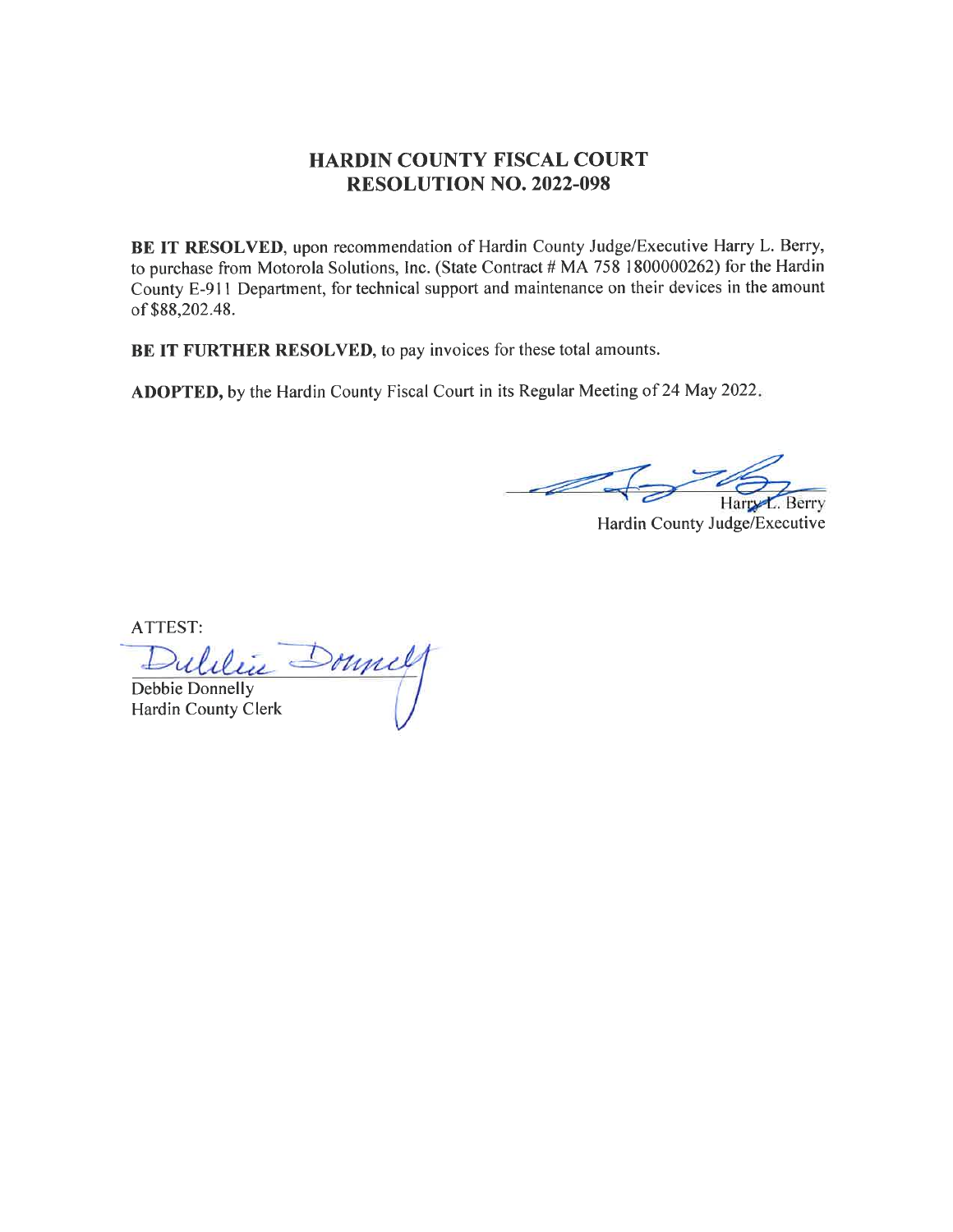

# SERVICE AGREEMENT

Contract Number: usc000205092 Contract Modifier: R11-MAR-22 22:15:23

Chicago, lL 60661 (800) 247-2346

500 W Monroe St

#### Date: 11-MAY-2022

|                            |                                                | P.O.# N/A                        |  |
|----------------------------|------------------------------------------------|----------------------------------|--|
|                            | Company Name: Hardin County Fiscal Court       | Customer #: 1000276106           |  |
|                            | Attn.: Mike Leo                                | Bill to Tag#: $0011$             |  |
|                            | Billing Address: 150 N Provident Way Ste 310   | Contract Start Date: 01-JUL-2022 |  |
|                            | City, State, Zip Code: Elizabethtown, KY 42701 | Contract End Date: 30-JUN-2023   |  |
| Customer Contact: Mike Leo |                                                | Payment Cycle: MONTHLY           |  |
|                            | Phone: 270-737-0540                            | Currency: USD                    |  |

| <b>QTY</b>                                                                                                                                                                                                   | <b>MODEL/OPTION</b> | <b>SERVICES DESCRIPTION</b>                       |                                                                                                                                            | <b>MONTHLY</b><br><b>EXT</b> | <b>EXTENDED AMT</b> |
|--------------------------------------------------------------------------------------------------------------------------------------------------------------------------------------------------------------|---------------------|---------------------------------------------------|--------------------------------------------------------------------------------------------------------------------------------------------|------------------------------|---------------------|
|                                                                                                                                                                                                              |                     | ****** Recurring Services *****                   |                                                                                                                                            |                              |                     |
|                                                                                                                                                                                                              | LSV01S01290A        | ASTRO K CORE WINDOWS CLIENT AND<br><b>CONSOLE</b> |                                                                                                                                            | \$601.33                     | \$7,216,00          |
|                                                                                                                                                                                                              | SVC01SVC1104C       | ASTRO TECHNICAL SUPPORT                           | \$456.18                                                                                                                                   | \$5,474.01                   |                     |
|                                                                                                                                                                                                              | SVC01SVC1424C       | <b>ONSITE RESPONSE-LOCAL</b><br>DISPATCH-STANDARD |                                                                                                                                            | \$3,124.64                   | \$37,495.76         |
|                                                                                                                                                                                                              | SVC02SVC0201A       | ASTRO SUA II UO IMPLEMENTATION<br><b>SERVICES</b> |                                                                                                                                            | \$0.00                       | \$0.00              |
|                                                                                                                                                                                                              | SVC02SVC0433A       | \$415.43<br>ASTRO SUA II FIELD IMPLEMENTATN SVC   |                                                                                                                                            | \$4,985.06                   |                     |
|                                                                                                                                                                                                              | SVC04SVC0169A       | <b>SYSTEM UPGRADE AGREEMENT II</b>                |                                                                                                                                            | \$2.752.64                   | \$33,031.65         |
|                                                                                                                                                                                                              |                     |                                                   | Sub Total                                                                                                                                  | \$7,350.21                   | \$88,202.48         |
| <b>SPECIAL INSTRUCTIONS - ATTACH STATEMENT OF WORK FOR PERFORMANCE</b>                                                                                                                                       |                     | Taxes                                             | \$0.00                                                                                                                                     | \$0.00                       |                     |
|                                                                                                                                                                                                              |                     | <b>Grand Total</b>                                | \$7,350.21                                                                                                                                 | \$88,202.48                  |                     |
| <b>DESCRIPTIONS</b><br>Pricing for Hardin County, Kentucky is set per Kentucky Master<br>Agreement which reflects the 1% discount to the overall contract value<br>per the terms of Contract #758-1800000262 |                     |                                                   | THIS SERVICE AMOUNT IS SUBJECT TO STATE AND LOCAL TAXING<br>JURISDICTIONS WHERE APPLICABLE, TO BE VERIFIED BY MOTOROLA<br><b>SOLUTIONS</b> |                              |                     |

I received Statements of Work that describe the services provided on this Agreement. Motorola's Service Terms and Conditions, a copy of which is attached to this Servlce Agreement, is incorporated hereln by this reference.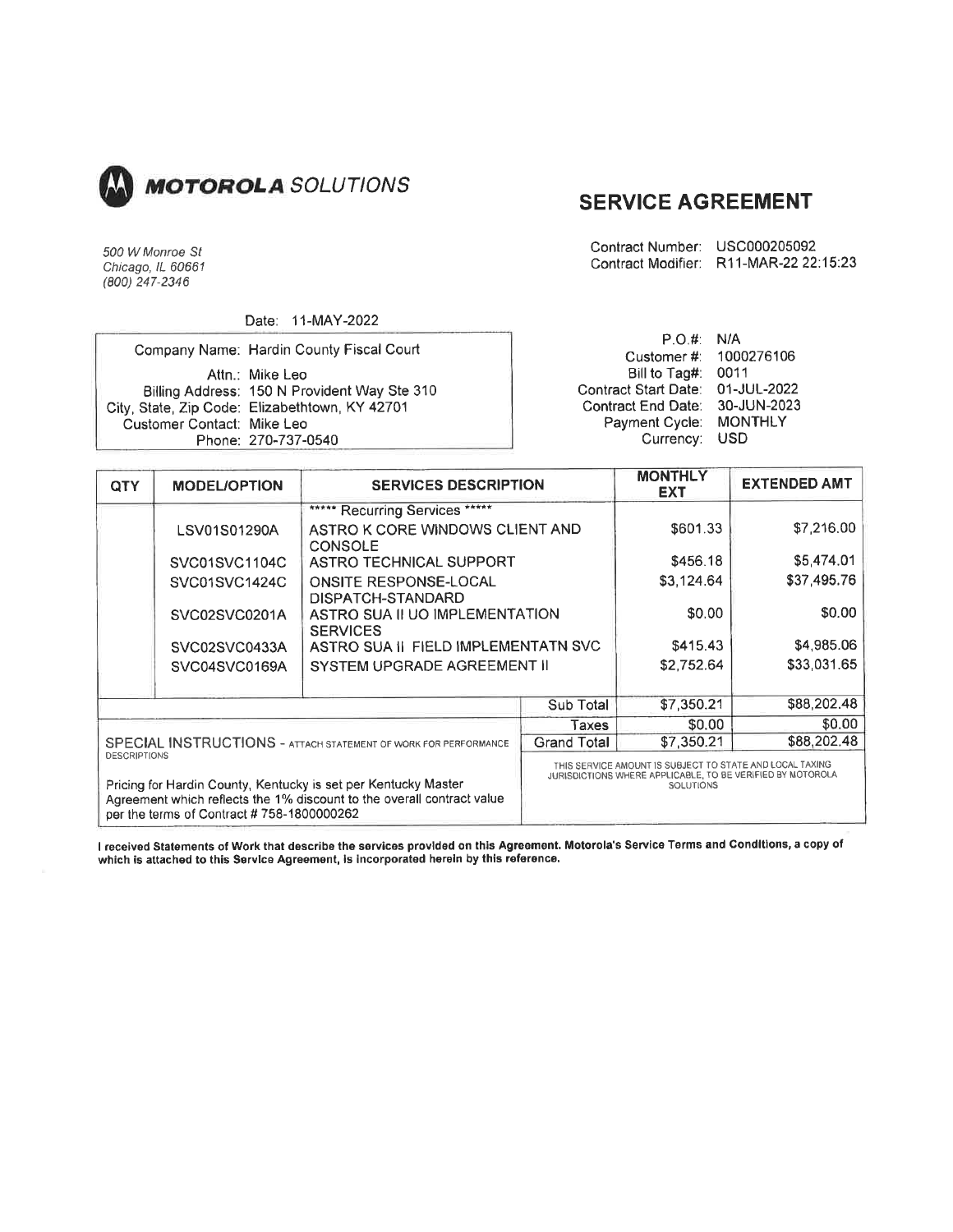| Highlighted cybersecurity services added when applicable:                             |
|---------------------------------------------------------------------------------------|
| <b>SECURITY PATCHING</b>                                                              |
| <b>Remote Security Update Service</b>                                                 |
| [X ] Does Not Apply                                                                   |
| [ ] Opt Out - I have received a briefing on this service and choose not to subscribe. |
| <b>Security Update Service</b>                                                        |
| [ X ] Does Not Apply                                                                  |
| [ ] Opt Out - I have received a briefing on this service and choose not to subscribe. |
| <b>THREAT DETECTION</b>                                                               |
| <b>Managed Detection &amp; Response</b>                                               |
| [X ] Does Not Apply                                                                   |
| [ ] Opt Out - I have received a briefing on this service and choose not to subscribe. |
|                                                                                       |

Judge/Executive  $5-24-22$ AUTHORIZED CUSTOMER SIGNATURE

Harry L. Berry MOTOROLA REPRESENTATIVE (SIGNATURE) JONATHON WARREN TITLE DATE MOTOROLA REPRESENTATIVE (PRINT NAME) PHONE Company Name **Hardin County Fiscal Court** 

| Halulli Ouulity Houal Ouul       |
|----------------------------------|
| USC000205092                     |
| R <sub>11</sub> -MAR-22 22:15:23 |
| 01-JUL-2022                      |
| 30-JUN-2023                      |
|                                  |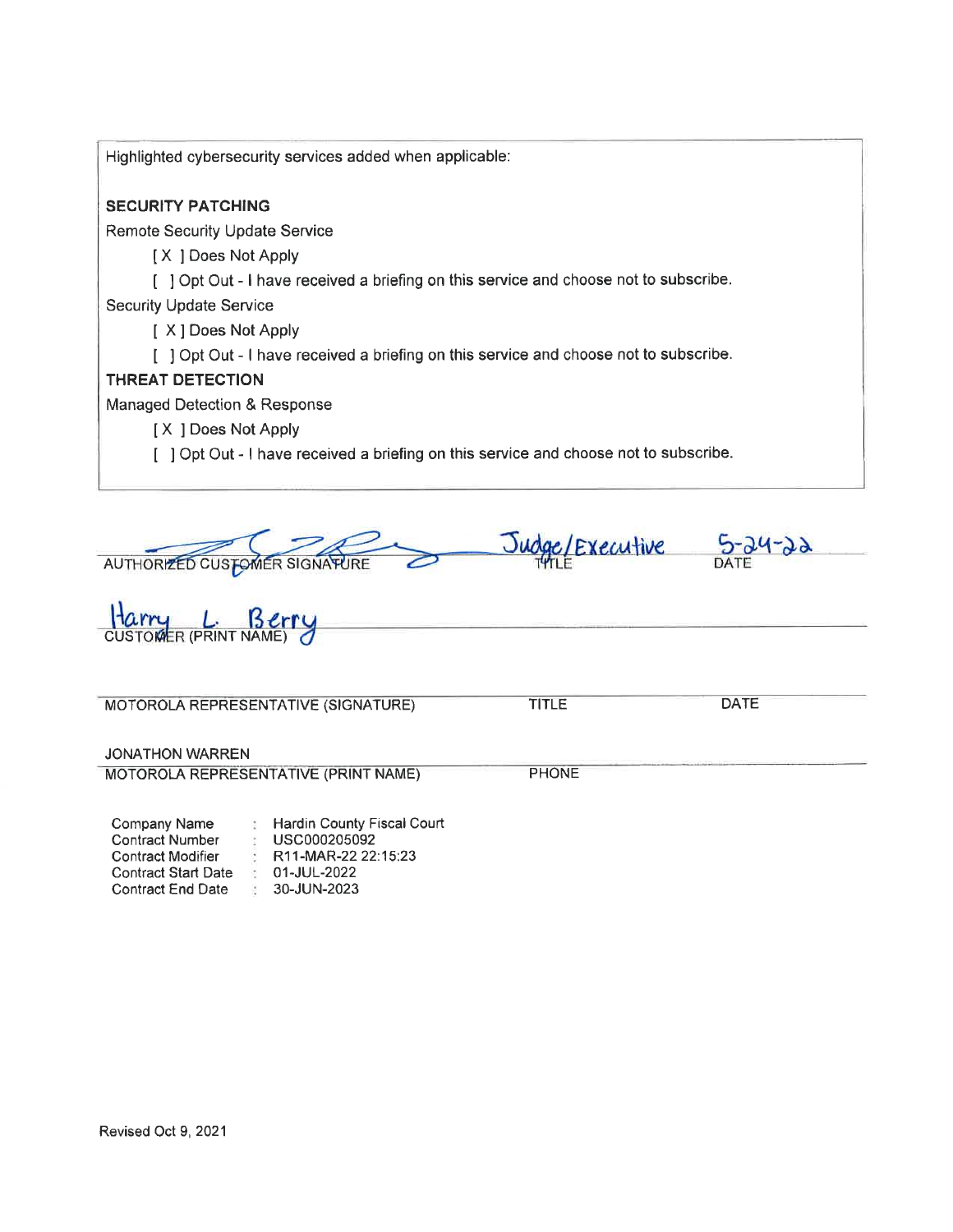### Service Terms and Gonditions

Motorola Solutions Inc. ("Motorola") and the customer named in this Agreement ("Customer") hereby agree as follows:

#### Section 1. APPLICABILITY

These Maintenance Service Terms and Conditions apply to service contracts whereby Motorola will provide to Customer either (1) maintenance, support, or other services under a Motorola Service Agreement, or (2) installation services under a Motorola Installation Agreement.

# Section 2. DEFINITIONS AND INTERPRETATION 2.1. "Agreement" means these Maintenance Servi

2.1 . "Agreement" means these Maintenance Service Terms and Conditions; the cover page for the Service Agreement or the lnstallation Agreement, as applicable; and any other attachments, all of which are incorporated herein by this reference. ln interpreting this Agreement and resolving any ambiguities, these Maintenance Service Terms and Conditions take precedence over any cover page, and the cover page takes precedence over any attachments, unless the cover page or attachment states otherwise.

2.2. "Equipment" means the equipment that is specified in the attachments or is subsequently added to this Agreement.

2.3. "services" means those installation, maintenance, support, training, and other services described in this Agreement.

#### Section 3. ACCEPTANCE

Customer accepts these Maintenance Service Terms and Conditions and agrees to pay the prices set forth in the Agreement. This Agreement becomes binding only when accepted in writing by Motorola. The term of this Agreement begins on the "Start Date" indicated in this Agreement.

#### Section 4. SCOPE OF SERVICES

4.1 . Motorola will provide the Services described in this Agreement or in a more detailed statement of work or other document attached to this Agreement. At Customer's request, Motorola may also provide additional services at Motorola's then-applicable rates for the services.

4.2. lf Motorola is providing Services for Equipment, Motorola parts or parts of equal quality will be used; the Equipment will be serviced at levels set forth in the manufacturer's product manuals; and routine service procedures that are prescribed by Motorola will be followed.

4.3. lf Customer purchases from Motorola additional eguipment that becomes part of the same system as the initial Equipment, the additional equipment may be added to this Agreement and will be billed at the applicable rates after the warranty for that additional equipment expires.

4.4. All Fquipment must be in good working order on the Start Date or when additional equipment is added to the Agreement. Upon reasonable request by Motorola, Customer will provide a complete serial and model number list of the Equipment. Customer must promptly notify Motorola in writing when any Equipment is lost, damaged, stolen or taken out of service. Customer's obligation to pay Service fees for this Equipment will terminate at the end of the month in which Motorola receives the written notice.

4.5. Customer must specifically identify any Equipment that is labeled intrinsically safe for use in hazardous environments,

4.6. lf Equipment cannot, in Motorola's reasonable opinion, be properly or economically serviced for any reason, Motorola may modify the scope of Services related to that Equipment; remove that Equipment from the Agreement: or increase the price to Service that Equipment.

4.7 . Customer must promptly notify Motorola of any Equipment failure. Motorola will respond to Customer's notification in a manner consistent with the level of Service purchased as indicated in this Agreement.

#### Section 5. EXCLUDED SERVIGES

5.1. Service excludes the repair or replacement of Equipment that has become defective or damaged from use in other than the normal, customary, intended, and authorized manner; use not in compliance with applicable industry standards,

Revised Oct 9, 2021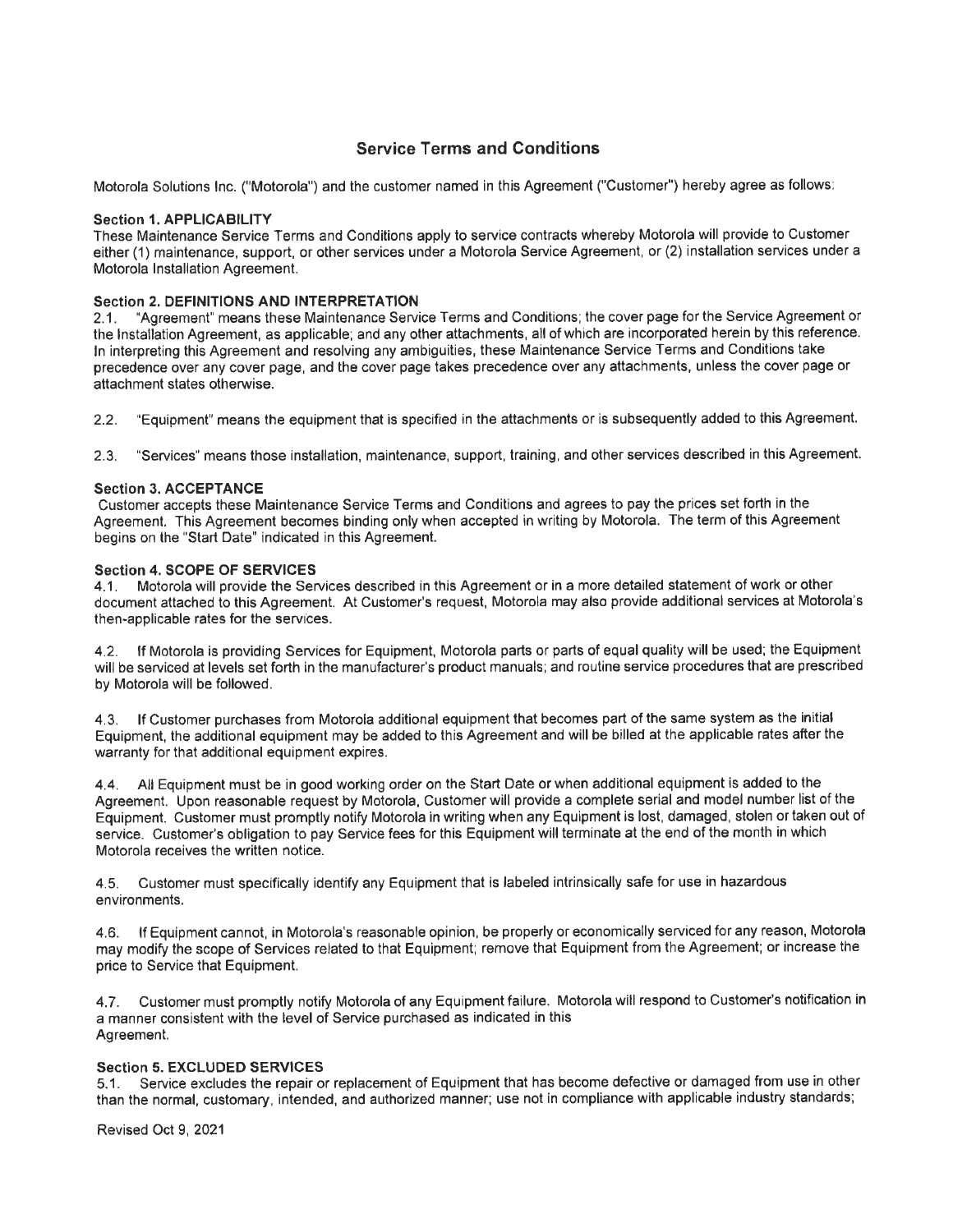excessive wear and tear; or accident, liquids, power surges, neglect, acts of God or other force majeure events.

5,2. Unless specifically included in this Agreement, Service excludes items that are consumed in the normal operation of the Equipment, such as batteries or magnetic tapes.; upgrading or reprogramming Equipment; accessories, belt clips, battery chargers, custom or special products, modified units, or software; and repair or maintenance of any transmission line, antenna, microwave equipment, tower or tower lighting, duplexer, combiner, or multicoupler. Motorola has no obligations for any transmission medium, such as telephone lines, computer networks, the internet or the worldwide web, or for Equipment malfunction caused by the transmission medium.

#### Section 6. TIME AND PLACE OF SERVICE

Service will be provided at the location specified in this Agreement. When Motorola performs service at Customer's location, Customer will provide Motorola, at no charge, a non-hazardous work environment with adequate shelter, heat, light, and power and with full and free access to the Equipment. Waivers of liability from Motorola or its subcontractors will not be imposed as a site access requirement. Customer will provide all information pertaining to the hardware and software elements of any system with which the Equipment is interfacing so that Motorola may perform its Services. Unless otherwise stated in this Agreement, the hours of Service will be 8:30 a.m. to 4:30 p.m., local time, excluding weekends and holidays. Unless otherwise stated in this Agreement, the price for the Services exclude any charges or expenses associated with helicopter or other unusual access requirements; if these charges or expenses are reasonably incurred by Motorola in rendering the Services, Customer agrees to reimburse Motorola for those charges and expenses.

#### Section 7. CUSTOMER CONTACT

Customer will provide Motorola with designated points of contact (list of names and phone numbers) that will be available twenty-four (24) hours per day, seven (7) days per week, and an escalation procedure to enable Customer's personnel to maintain contact, as needed, with Motorola.

#### Section 8. INVOICING AND PAYMENT

8.1 Customer affirms that a purchase order or notice to proceed is not required for the duration of this service contract and will appropriate funds each year through the contract end date. Unless alternative payment terms are stated in this Agreement, Motorola will invoice Customer in advance for each payment period. All other charges will be billed monthly, and Customer must pay each invoice in U.S. dollars within twenty (20) days of the invoice date.

8.2 Customer will reimburse Motorola for all property taxes, sales and use taxes, excise taxes, and other taxes or assessments that are levied as a result of Services rendered under this Agreement (except income, profit, and franchise taxes of Motorola) by any governmental entity. The Customer will pay all invoices as received from Motorola. At the time of execution of this Agreement, the Customer will provide all necessary reference information to include on invoices for payment in accordance with this Agreement.

8.3 For multi-year service agreements, at the end of the first year of the Agreement and each year thereafter, a CPI percentage change calculation shall be performed using the U.S.Department of Labor, Consumer Price lndex, all ltems, Unadjusted Urban Areas (CPl-U). Should the annual inflation rate increase greater than 3% during the previous year, Motorola shall have the right to increase all future maintenance prices by the CPI increase amount exceeding 3%. All items, not seasonally adjusted shall be used as the measure of CPI for this price adjustment. Measurement will take place once the annual average for the New Year has been posted by the Bureau of Labor Statistics. For purposes of illustration, if in year 5 the CPI reported an increase of 8%, Motorola may increase the Year 6 price by 5% (8%-3% base)

#### Section 9. WARRANTY

Motorola warrants that its Services under this Agreement will be free of defects in materials and workmanship for a period of ninety (90) days from the date the performance of the Services are completed. In the event of a breach of this warranty, Customer's sole remedy is to require Motorola to re-perform the non-conforming Service or to refund, on a pro-rata basis, the fees paid for the non-conforming Service. MOTOROLA DISCLAIMS ALL OTHER WARRANTIES, EXPRESS OR IMPLIED, INCLUDING THE IMPLIED WARRANTIES OF MERCHANTABILITY AND FITNESS FOR A PARTICULAR PURPOSE,

#### Section 10. DEFAULT/TERMINATION

10.1 . lf either party defaults in the performance of this Agreement, the other party will give to the non-performing party <sup>a</sup> written and detailed notice of the default. The non-performing party will have thirty (30) days thereafter to provide a written plan to cure the default that is acceptable to the other party and begin implementing the cure plan immediately after plan approval. lf the non-performing party fails to provide or implement the cure plan, then the injured party, in addition to any other rights available to it under law, may immediately terminate this Agreement effective upon giving a written notice of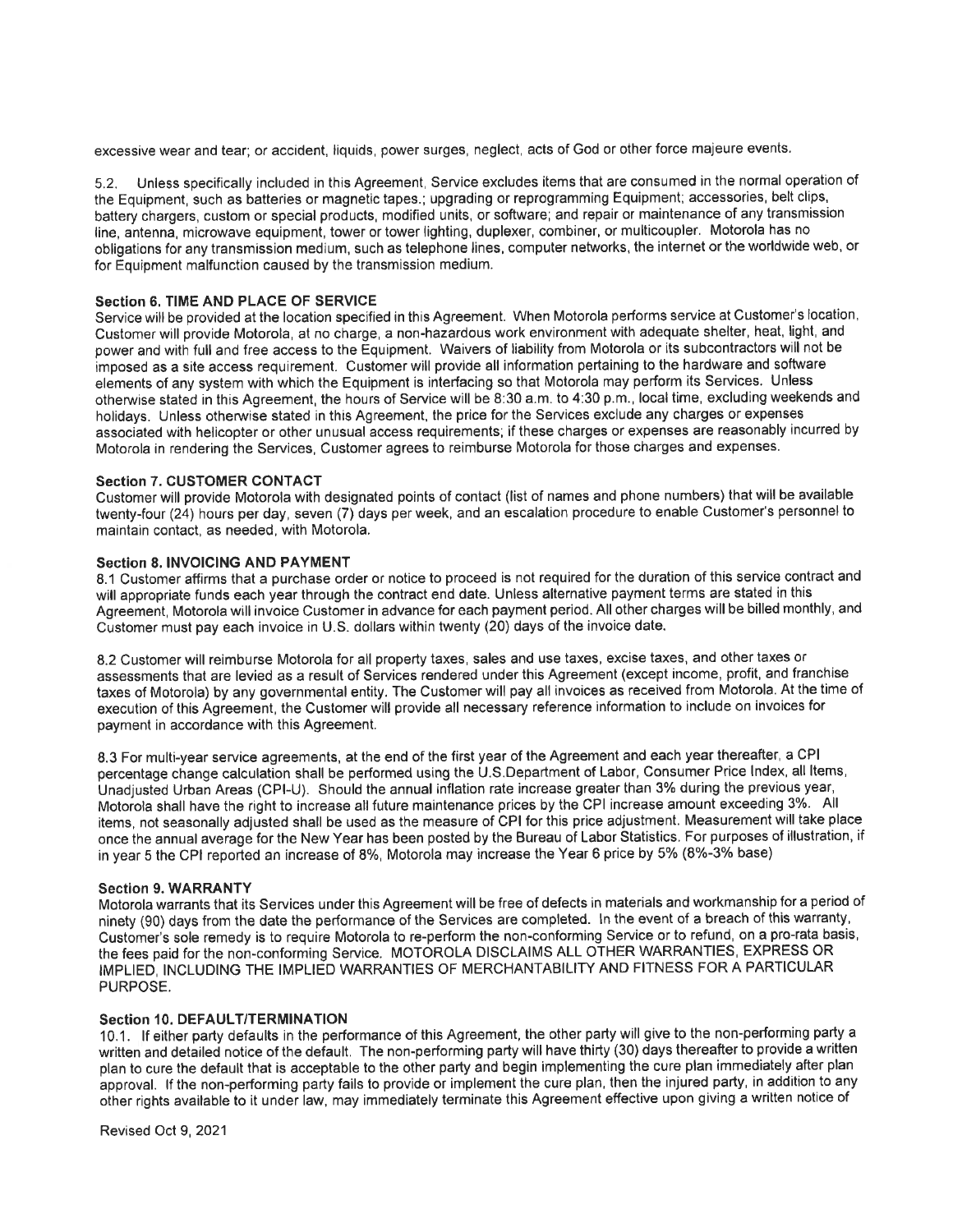termination to the defaulting party.

10.2. Any termination of this Agreement will not relieve either party of obligations previously incurred pursuant to this Agreement, including payments which may be due and owing at the time of termination. All sums owed by Customer to Motorola will become due and payable immediately upon termination of this Agreement. Upon the effective date of termination, Motorola will have no further obligation to provide Services.

10.3 lf the Customer terminates this Agreement before the end of the Term, for any reason other than Motorola default, then the Customer will pay to Motorola an early termination fee equal to the discount applied to the last three (3) years of Service payments for the original Term.

#### Section 11. LIMITATION OF LIABILITY

Except for personal injury or death, Motorola's total liability, whether for breach of contract, warranty, negligence, strict liability in tort, or otherwise, will be limited to the direct damages recoverable under law, but not to exceed the price of twelve (12) months of Service provided under this Agreement. ALTHOUGH THE PARTIES ACKNOWLEDGE THE POSSIBILITY OF SUCH LOSSES OR DAMAGES, THEY AGREE THAT MOTOROLA WILL NOT BE LIABLE FOR ANY COMMERCIAL LOSS; INCONVENIENCE; LOSS OF USE, TIME, DATA, GOOD WILL, REVENUES, PROFITS OR SAVINGS; OR OTHER SPECIAL, INCIDENTAL, INDIRECT, OR CONSEQUENTIAL DAMAGES IN ANY WAY RELATED TO OR ARISING FROM THIS AGREEMENT OR THE PERFORMANCE OF SERVICES BY MOTOROLA PURSUANT TO THIS AGREEMENT. NO action for contract breach or otherwise relating to the transactions contemplated by this Agreement may be brought more than one (1) year after the accrual of the cause of action, except for money due upon an open account. This limitation of liability will survive the expiration or termination of this Agreement and applies notwithstanding any contrary provision.

#### Section 12. EXCLUSIVE TERMS AND CONDITIONS

12.1. This Agreement supersedes all prior and concurrent agreements and understandings between the parties, whether written or oral, related to the Services, and there are no agreements or representations concerning the subject matter of this Agreement except for those expressed herein. The Agreement may not be amended or modified except by a written agreement signed by authorized representatives of both parties.

12.2. Customer agrees to reference this Agreement on any purchase order issued in fuilherance of this Agreement, however, an omission of the reference to this Agreement will not affect its applicability. ln no event will either party be bound by any terms contained in a Customer purchase order, acknowledgement, or other writings unless: the purchase order, acknowledgement, or other writing specifically refers to this Agreement; clearly indicate the intention of both parties to override and modify this Agreement: and the purchase order, acknowledgement, or other writing is signed by authorized representatives of both parties.

#### Section 13. PROPRIETARY INFORMATION; CONFIDENTIALITY; INTELLECTUAL PROPERTY RIGHTS

13.1. Any information or data in the form of specifications, drawings, reprints, technical information or otherwise furnished to Customer under this Agreement will remain Motorola's property, will be deemed proprietary, will be kept confidential, and will be promptly returned at Motorola's request. Customer may not disclose, without Motorola's written permission or as required by law, any confidential information or data to any person, or use confidential information or data for any purpose other than performing its obligations under this Agreement. The obligations set forth in this Section survive the expiration or termination of this Agreement.

13.2. Unless otherwise agreed in writing, no commercial or technical information disclosed in any manner or at any time by Customer to Motorola will be deemed secret or confidential. Motorola will have no obligation to provide Customer with access to its confidential and proprietary information, including cost and pricing data.

13.3. This Agreement does not grant directly or by implication, estoppel, or othenuise, any ownership right or license under any Motorola patent, copyright, trade secret, or other intellectual property, including any intellectual property created as a result of or related to the Equipment sold or Services performed under this Agreement.

#### Section 14. FCC LICENSES AND OTHER AUTHORIZATIONS

Customer is solely responsible for obtaining licenses or other authorizations required by the Federal Communications Commission or any other federal, state, or local government agency and for complying with all rules and regulations required by governmental agencies. Neither Motorola nor any of its employees is an agent or representative of Customer in any governmental matters.

#### Section 15. COVENANT NOT TO EMPLOY

Revised Oct 9, 2021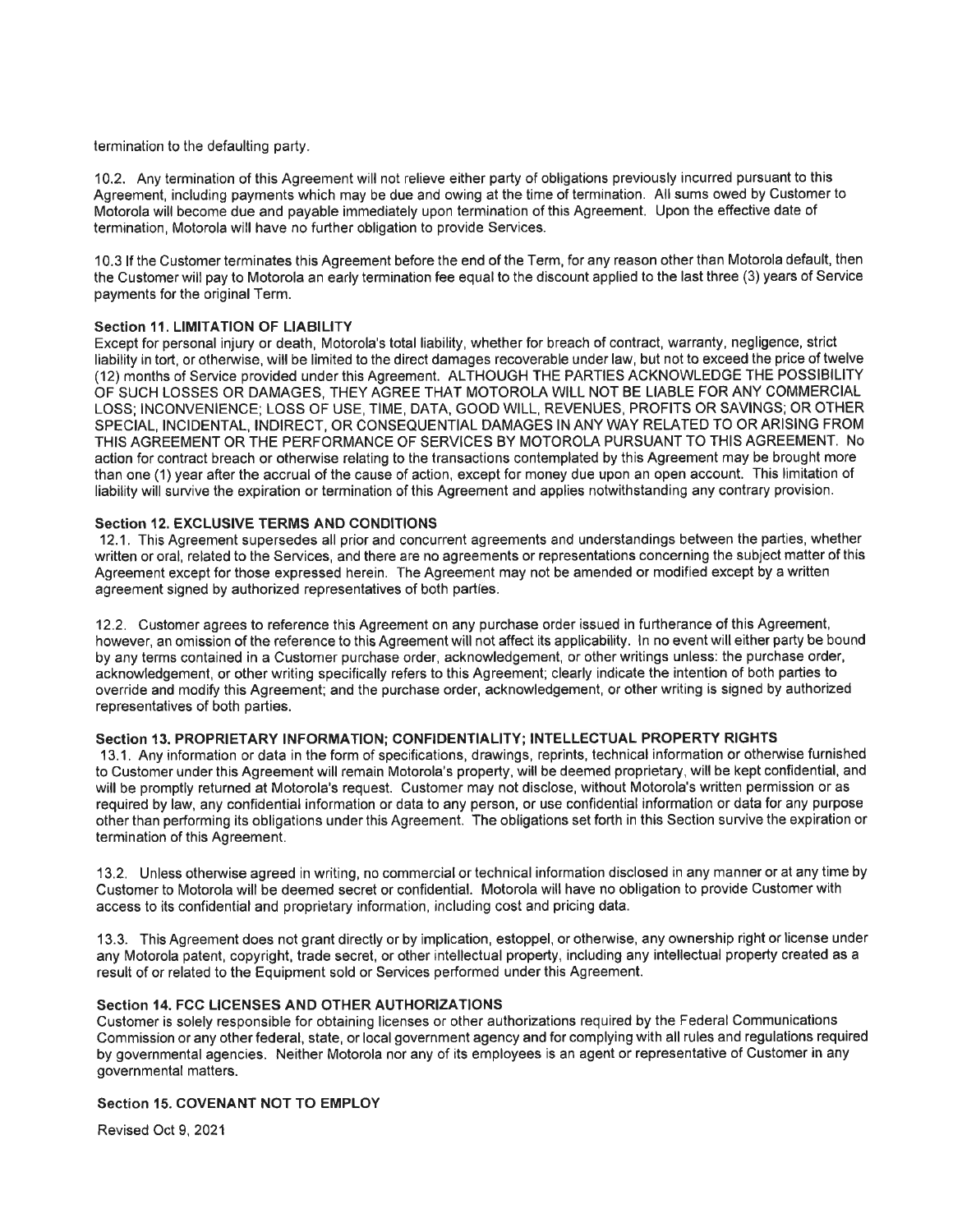During the term of this Agreement and continuing for a period of two (2) years thereafter, Customer will not hire, engage on contract, solicit the employment of, or recommend employment to any third party of any employee of Motorola or its subcontractors without the prior written authorization of Motorola. This provision applies only to those employees of Motorola or its subcontractors who are responsible for rendering services under this Agreement, lf this provision is found to be overly broad under applicable law, it will be modified as necessary to conform to applicable law.

#### Section 16. MATERIALS, TOOLS AND EQUIPMENT

All tools, equipment, dies, gauges, models, drawings or other materials paid for or furnished by Motorola for the purpose of this Agreement will be and remain the sole property of Motorola. Customer will safeguard all such property while it is in Customer's custody or control, be liable for any loss or damage to this property, and return it to Motorola upon request. This properly will be held by Customer for Motorola's use without charge and may be removed from Customer's premises by Motorola at any time without restriction.

#### Section 17. GENERAL TERMS

17.1. If any court renders any portion of this Agreement unenforceable, the remaining terms will continue in full force and effect.

17.2. This Agreement and the rights and duties of the parties will be interpreted in accordance with the laws of the State in which the Services are performed.

17.3. Failure to exercise any right will not operate as a waiver of that right, power, or privilege.

17.4. Neither party is liable for delays or lack of performance resulting from any causes that are beyond that party's reasonable control, such as strikes, material shortages, or acts of God.

17.5. Motorola may subcontract any of the work, but subcontracting will not relieve Motorola of its duties under this Agreement.

17.6. Except as provided herein, neither Party may assign this Agreement or any of its rights or obligations hereunder without the prior written consent of the other Party, which consent will not be unreasonably withheld. Any attempted assignment, delegation, or transfer without the necessary consent will be void. Notwithstanding the foregoing, Motorola may assign this Agreement to any of its affiliates or its right to receive payment without the prior consent of Customer. ln addition, in the event Motorola separates one or more of its businesses (each a "Separated Business"), whether by way of a sale, establishment of a joint venture, spin-off or otherwise (each a "Separation Event"), Motorola may, without the prior written consent of the other Party and at no additional cost to Motorola, assign this Agreement such that it will continue to benefit the Separated Business and its affiliates (and Motorola and its affiliates, to the extent applicable) following the Separation Event.

17.7. TH|S AGREEMENT W|LL RENEW, FOR AN ADDITIONAL ONE (1) YEAR TERM, ON EVERY ANNIVERSARY OF THE START DATE UNLESS EITHER THE COVER PAGE SPECIFICALLY STATES A TERMINATION DATE OR ONE PARTY NOTIFIES THE OTHER IN WRITING OF ITS INTENTION TO DISCONTINUE THE AGREEMENT NOT LESS THAN THIRTY (30) DAYS OF THAT ANNIVERSARY DATE. At the anniversary date, Motorola may adjust the price of the Services to reflect its current rates.

17.8. lf Motorola provides Services after the termination or expiration of this Agreement, the terms and conditions in effect at the time of the termination or expiration will apply to those Services and Customer agrees to pay for those services on a time and materials basis at Motorola's then effective hourly rates.

17.9 This Agreement may be executed in one or more counterparts, all of which shall be considered part of the Agreement. The parties may execute this Agreement in writing, or by electronic signature, and any such electronic signature shall have the same legal effect as a handwritten signature for the purposes of validity, enforceability and admissibility. ln addition, an electronic signature, a true and correct facsimile copy or computer image of this Agreement shall be treated as and shall have the same effect as an original signed copy of this document.